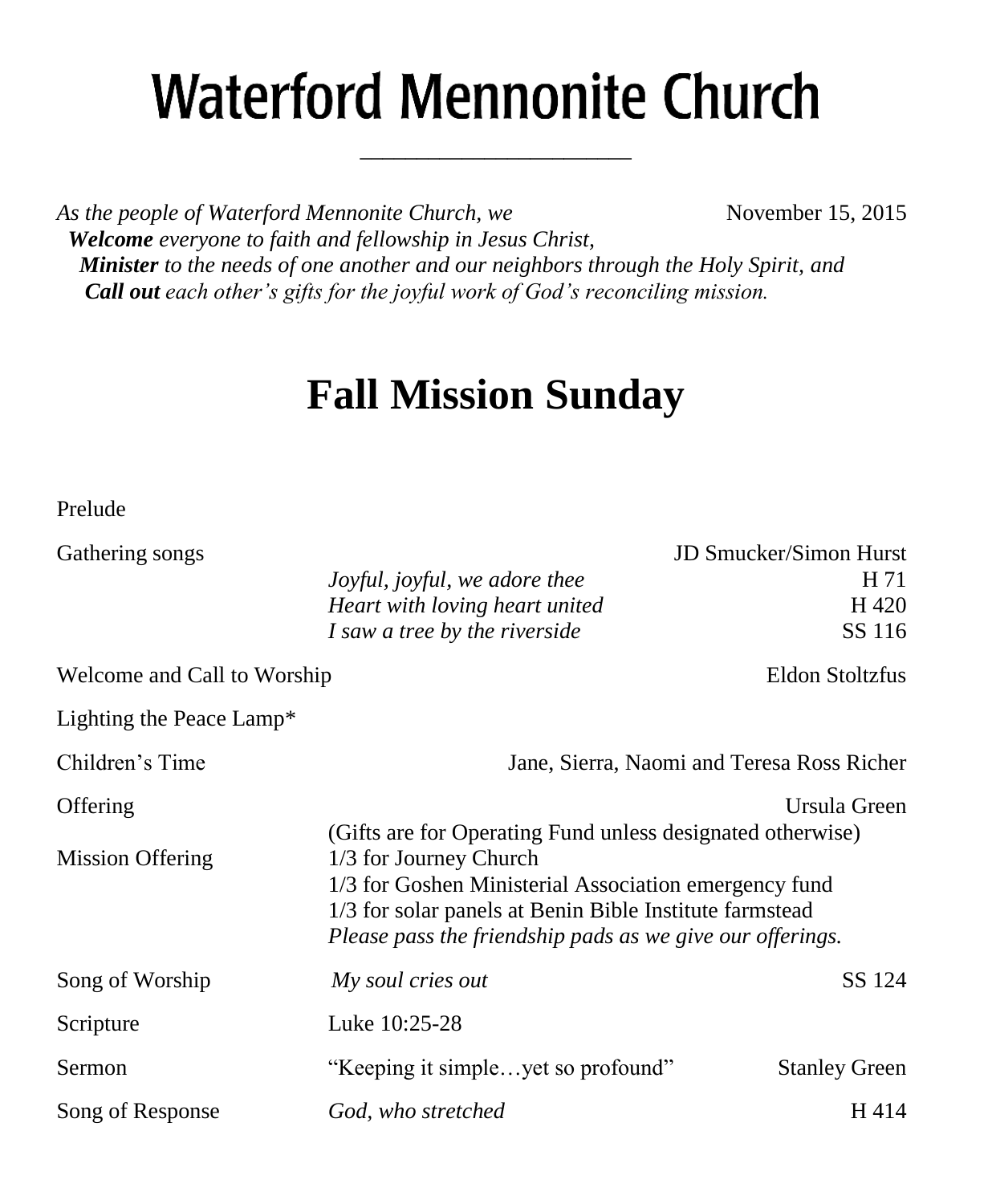Congregational Prayer Cindy Voth

**Benediction** 

Sending song *You are salt for the earth* H 226

H = *Hymnal: A Worship Book*; SJ = *Sing the Journey; SS = Sing the Story*

\*We light the peace lamp every Sunday to lament all unnecessary and violent loss of life around the world.

**Living Stream Worship: Both services are live streamed at** [www.waterfordchurch.org](http://www.waterfordchurch.org/)

#### **Today**

8:00/10:45 a.m. Worship 9:15 a.m. Coffee and fellowship 9:30 a.m. Nurture hour—Joint MYF and Adult session in Sanctuary

#### **Welcome, Guests**

Large print copies of the bulletin and the hymnal and hearing aid systems are available from the ushers. Sermon boards for children are available at the back door; please pick one up as you enter. You are encouraged to bring infants through age two children to the nursery. Pick up the newsletter, *Buzz,* from the welcome kiosk in the foyer.

#### **Welcome Team**

| Greeter/Hosts  | Henry & Fannie Mast; Jim & Lila Gascho                                               |
|----------------|--------------------------------------------------------------------------------------|
| <b>Ushers</b>  | Bruce Snyder, Dennis Myers $(1st)$ ;                                                 |
|                | Byron Yoder, Don Miller, Wade Ramer (2 <sup>nd</sup> )                               |
| <b>Nursery</b> | Cynthia & Emma Bontrager (1 <sup>st</sup> ); Alan & Lyz Zimmerman (nurture); Audrey, |
|                | Nathan & Jenna Oostland $(2^{nd})$                                                   |
| Audiovisual    | Glen Kauffmann, Jeff Claassen                                                        |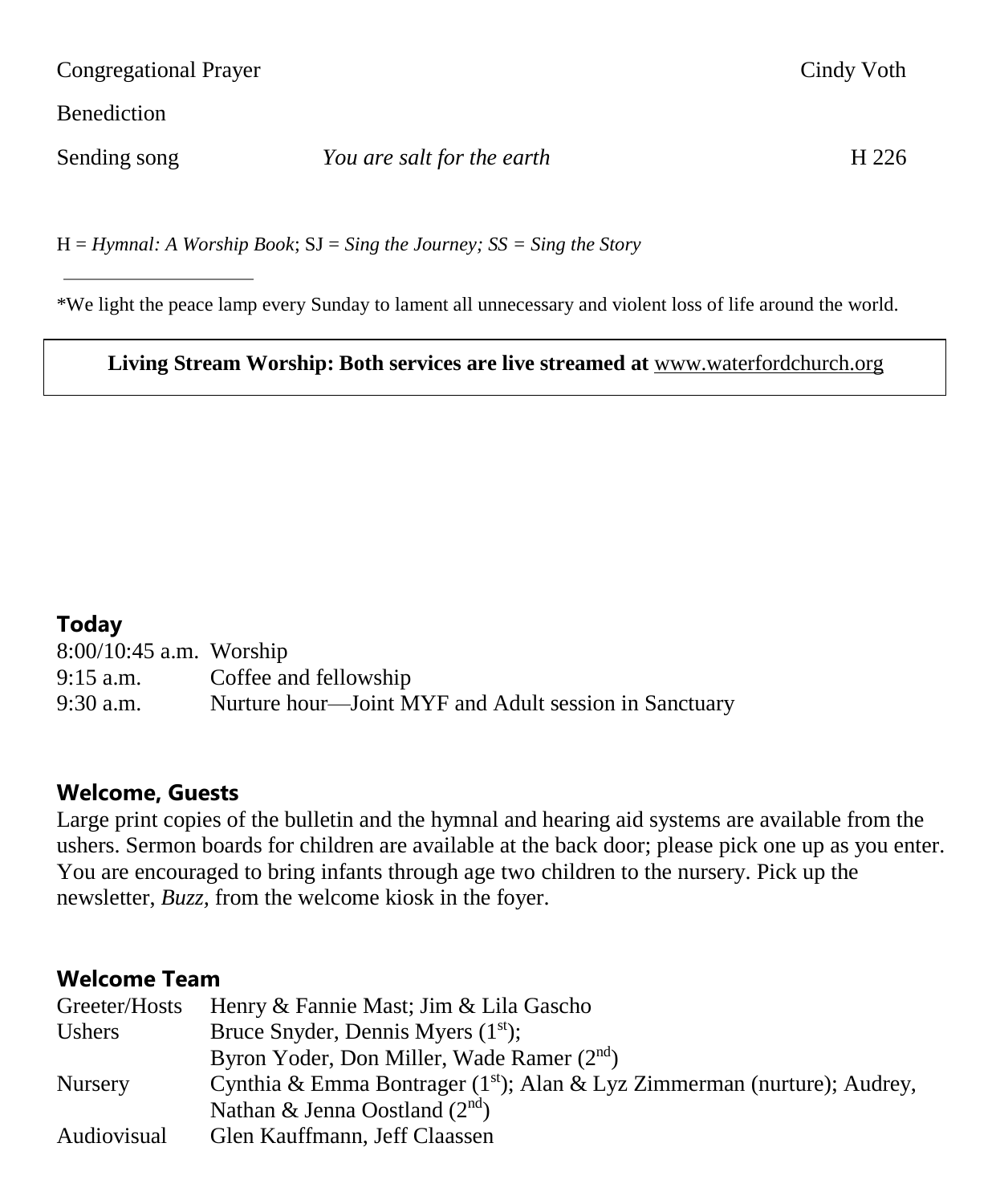# **Prayers for Brothers and Sisters**

Eighth grade students *– Sofia Bontreger, Michael Damer, Levi Graber, Anna Myers, Nathan Oostland, Andrew Smucker –* and their Sunday School teachers *Cynthia Kauffmann and Angela Stoltzfus.* 

*Krista Allen and Ben Shenk* as they will be married at WMC on November 21.

*Dennis and Anita Myers* as Anita has knee replacement surgery on Monday.

*Sherry Mast* recovering from back surgery.

*Our guests from Interfaith Hospitality Network* who stayed at Waterford this week, for God to continue to be a companion and guide on their life journeys.

*Mennonite Mission Network's Journey International participants in Indonesia, their host families and communities;* may they all work together to build up the global body of Christ.

*Marco Güete*, the new director of the Hispanic Pastoral and Leadership Education office of Mennonite Education Agency.

*Recipients of our Fall Mission Offering:* Journey Church (new church plant in Goshen with IN-MI Mennonite Conference; Mike Yordy, pastor), Goshen Ministerial Association Emergency Fund, and the Solar Panel project at Benin Bible Institute.

*All at WMC and Mike Yordy* as during the second service on November 22 we joyfully look forward to Mike being licensed towards ordination for his calling to church planting.

*Paul Zehr and Christina Hofer* as they share their faith through the Biblical parables and music in the Goshen College production of "Godspell."

# **Fanning the Flames visual**



As part of our recently completed Fanning the Flames worship series, we "grew a flame visual" at the center of the sanctuary. Each Sunday, a different colored piece of flame was made available to everyone present to write a response to a question relating to spiritual giftedness. New pieces of flame were added to the visual each week. What you

see today is the "fanned flame" representing the gathered community's commitment to finding and using our own spiritual gifts and helping others to find theirs.